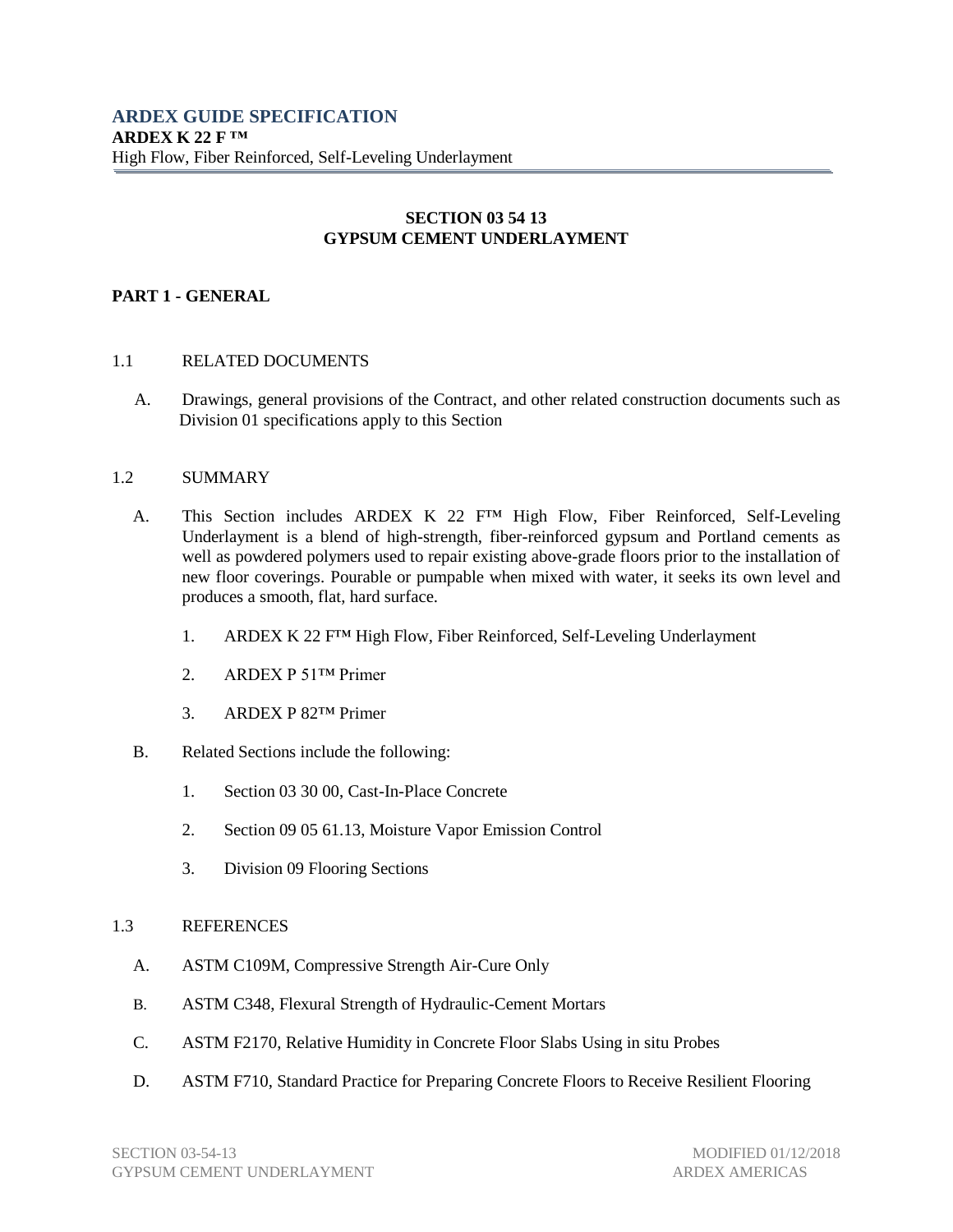### 1.4 SUBMITTALS

- A. Product Data: Submit manufacturer's product data and installation instructions for each material and product used. Include manufacturer's Safety Data Sheets.
- B. Qualification Data: For Installer

## 1.5 QUALITY ASSURANCE

- A. Installation of the ARDEX product must be completed by a factory-trained applicator, such as an ARDEX LevelMaster® Elite, Choice Contractor or INSTALL Substrate Prep Certified Installer, using mixing equipment and tools approved by the manufacturer. Please contact ARDEX Engineered Cements (724) 203-5000 for a list of recommended installers. www.ardexamericas.com
- B. Manufacturer Experience: Provide products of this section by companies which have successfully specialized in production of this type of work for not less than 10 years. Contact Manufacturer Representative prior to installation.
- 1.6 WARRANTY ARDEX K 22 F<sup>TM</sup> installed as part of a floor system, shall be installed in conjunction with the recommended WW HENRY® Flooring Adhesive, as appropriate, to provide the ARDEX SystemOne 10-year Limited Warranty.

### 1.7 DELIVERY, STORAGE AND HANDLING

- A. Deliver products in original packaging, labeled with product identification, manufacturer, batch number and shelf life.
- B. Store products in a dry area with temperature maintained between  $50^{\circ}$  and  $85^{\circ}$  F (10° and 29° C) and Protect from direct sunlight.
- C. Handle products in accordance with manufacturer's printed recommendations.

### 1.8 PROJECT CONDITIONS

- A. ARDEX K 22  $F^{TM}$  contains gypsum-based materials. Do not install in applications on or below grade or in any areas subject to high moisture conditions. Never mix with cement or additives other than ARDEX-approved products.
- B. Do not install material below  $50^{\circ}$  F ( $10^{\circ}$  C) surface and air temperatures. These temperatures must also be maintained during and for 48 hours after the installation of products included in this section. Install quickly if substrate is warm and follow warm weather instructions available from the ARDEX Technical Service Department.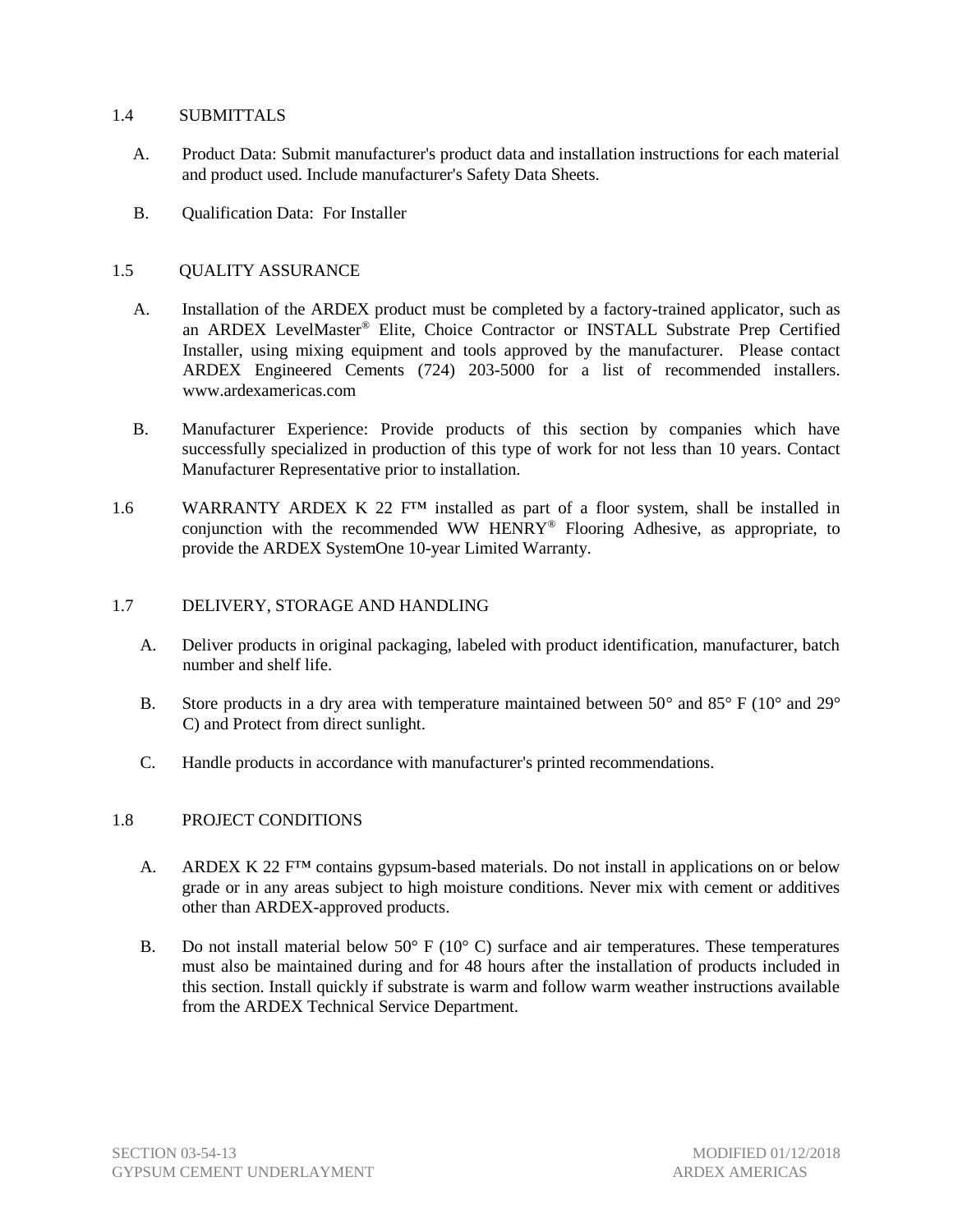# **PART 2 - PRODUCTS**

### 2.1 GYPSUM CEMENT UNDERLAYMENT

- A. Gypsum Cement Self-Leveling Underlayment
	- 1. Acceptable Products:
		- a. ARDEX K 22 F™; Manufactured by ARDEX Engineered Cements: 400 Ardex Park Drive, Aliquippa, PA 15001 USA, [www.ardexamericas.com](http://www.ardexamericas.com/)
			- i. Primer Standard Porous Concrete: ARDEX P 51™ Primer
			- ii. Primer Non-porous substrates including, ceramic, porcelain & quarry tile, epoxy coating systems and concrete treated with silicate compounds, terrazzo and burnished concrete: ARDEX P 82™ Ultra Prime
	- 2. Performance and Physical Properties: Meet or exceed the following values for material cured at  $70^{\circ}$  F (21 $^{\circ}$  C) and 50 percent relative humidity:
		- a. Application: Barrel Mix or Pump
		- b. Compressive Strength:  $6,000$  psi (420 kg/cm<sup>2</sup>) at 28 days, ASTM C109M.
		- c. Flexural Strength:  $1,600$  psi  $(112 \text{ kg/cm}^2)$  at 28 days, ASTM C78.
		- d. VOC: 0
- 2.2 WATER: Water shall be clean, potable, and sufficiently cool (not warmer than 70°F).

### **PART 3 – EXECUTION**

#### 3.1 PREPARATION

- A. General: Prepare substrate in accordance with manufacturer's instructions.
	- 1. Concrete: Prior to proceeding please refer to ASTM F710 Standard Practice for Preparing Concrete Floors to Receive Resilient Flooring. All concrete subfloors must be sound, solid, clean, and free of all oil, grease, dirt, curing compounds and any substance that might act as a bond breaker before priming. Mechanically clean if necessary using shot blasting or other. Acid etching and the use of sweeping compounds and solvents are not acceptable.
	- 3. Wooden subfloors: The wood subfloor either must be solid hardwood flooring; a minimum of  $\frac{3}{4}$  (19 mm) tongue-and-groove, APA-rated Type 1, exterior exposure plywood; or an approved OSB equivalent. The wood subfloor must be constructed according to prevailing building codes and must be solid and securely fixed to provide a rigid base free of undue flex. Any boards exhibiting movement must be properly fastened to create a sound, solid subfloor. The surface of the wood must be clean and free of oil, grease, wax, dirt, varnish, shellac and any contaminant that might act as bond breaker. If necessary, sand to bare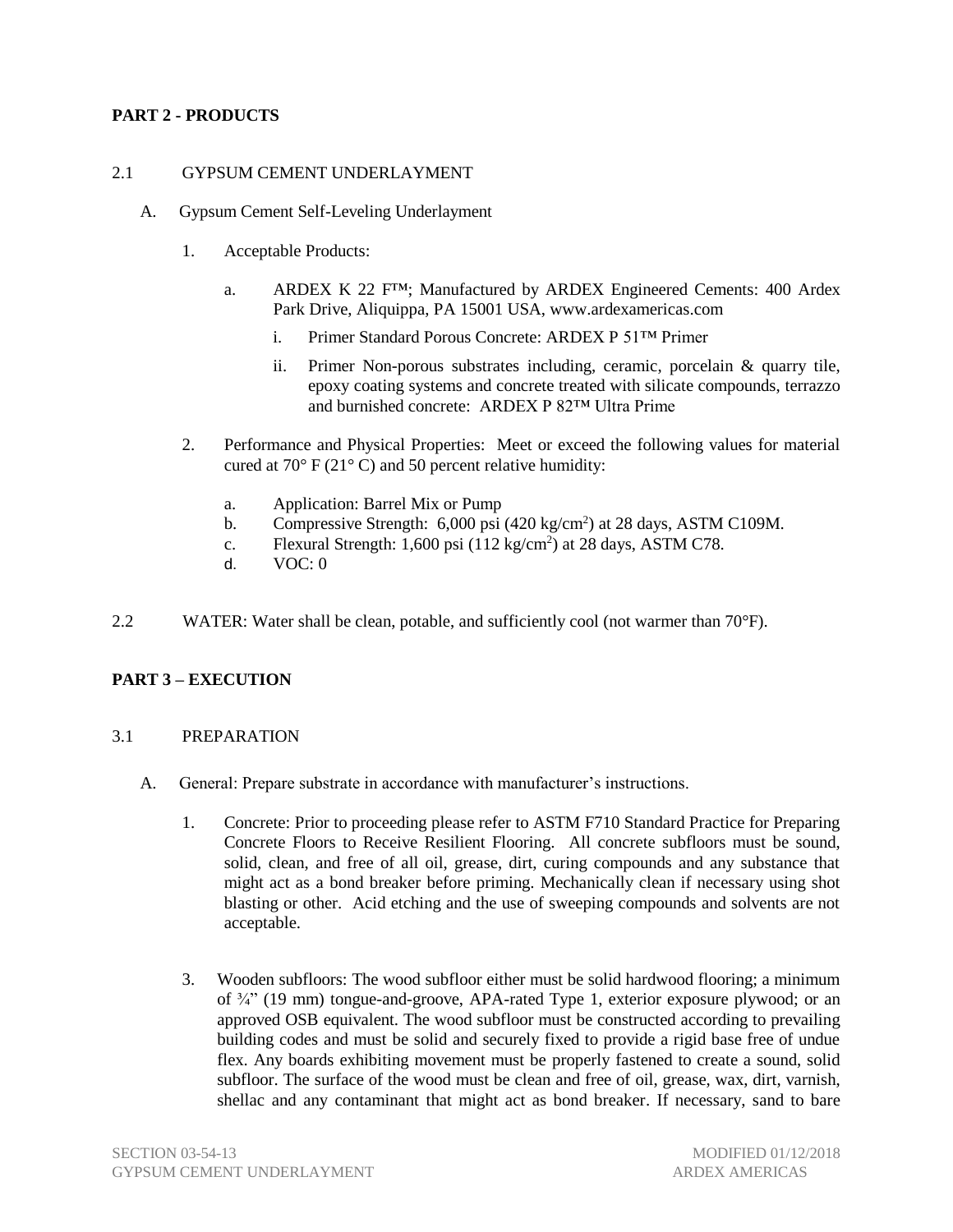wood. A commercial drum sander can be used to sand large areas. Do not use solvents, strippers or cleaners. Vacuum all dust and debris.

- 4. Cutback and other non-water soluble adhesive residues must be wet scraped to a thin, well-bonded layer.
- 5. Non-porous subfloors such as ceramic and quarry tile as well as terrazzo should be clean and free of all waxes and sealers. If necessary, clean by mechanical methods such as shot blasting or other.
- B. Joint Preparation
	- 1. Moving Joints honor all moving joints including, expansion and isolation joints up through the underlayment. A flexible sealing compound such as ARDEX ARDISEAL™ may be installed.
	- 2. Saw Cuts and Dormant Control Joints fill all dormant control joints or dormant cracks with ARDEX ARDIFIX™ Joint Filler or ARDEX SD-F™ FEATHER FINISH® as recommended by the manufacturer.

## 3.2 APPLICATION OF ARDEX K 22 F<sup>TM</sup>

- A. Examine substrates and conditions under which materials will be installed. Do not proceed with installation until unsatisfactory conditions are corrected.
- B. Coordinate installation with adjacent work to ensure proper sequence of construction. Protect adjacent areas from contact due to mixing and handling of materials.
- C. Priming
	- 1. Gypsum subfloors:
		- a. Mix ARDEX P 51 3:1 with water and apply evenly with a soft push broom. Do not leave any bare spots. Remove all puddles and excess primer. Allow to dry to a clear, thin film (1-3 hours).
		- b. Mix ARDEX P 51 1:1 with water and apply evenly with a soft push broom. Do not leave any bare spots. Remove all puddles and excess primer. Allow to dry to a clear, thin film (min. 3 hours, max.24 hours). ARDEX K 22 F Underlayment shall not be installed until second primer application is completely dry.
	- 2. Wood and Non-Water-Soluble Adhesive Residue on Concrete: Prime with ARDEX P 51at full strength (do not dilute). Apply directly to prepared substrate with a short-nap or sponge paint roller, leaving a thin coat of primer. Do not leave any bare spots. Brush off puddles and excess primer. Allow to dry to a clear, thin film (min. 3 hours, max. 24 hours).
	- 3. Non-porous subfloors, burnished concrete, terrazzo, VCT, ceramic, quarry and porcelain tiles, epoxy coating systems and concrete treated with silicate compounds: Prime with ARDEX P 82. Follow the mixing instructions in the P 82technical data sheet and apply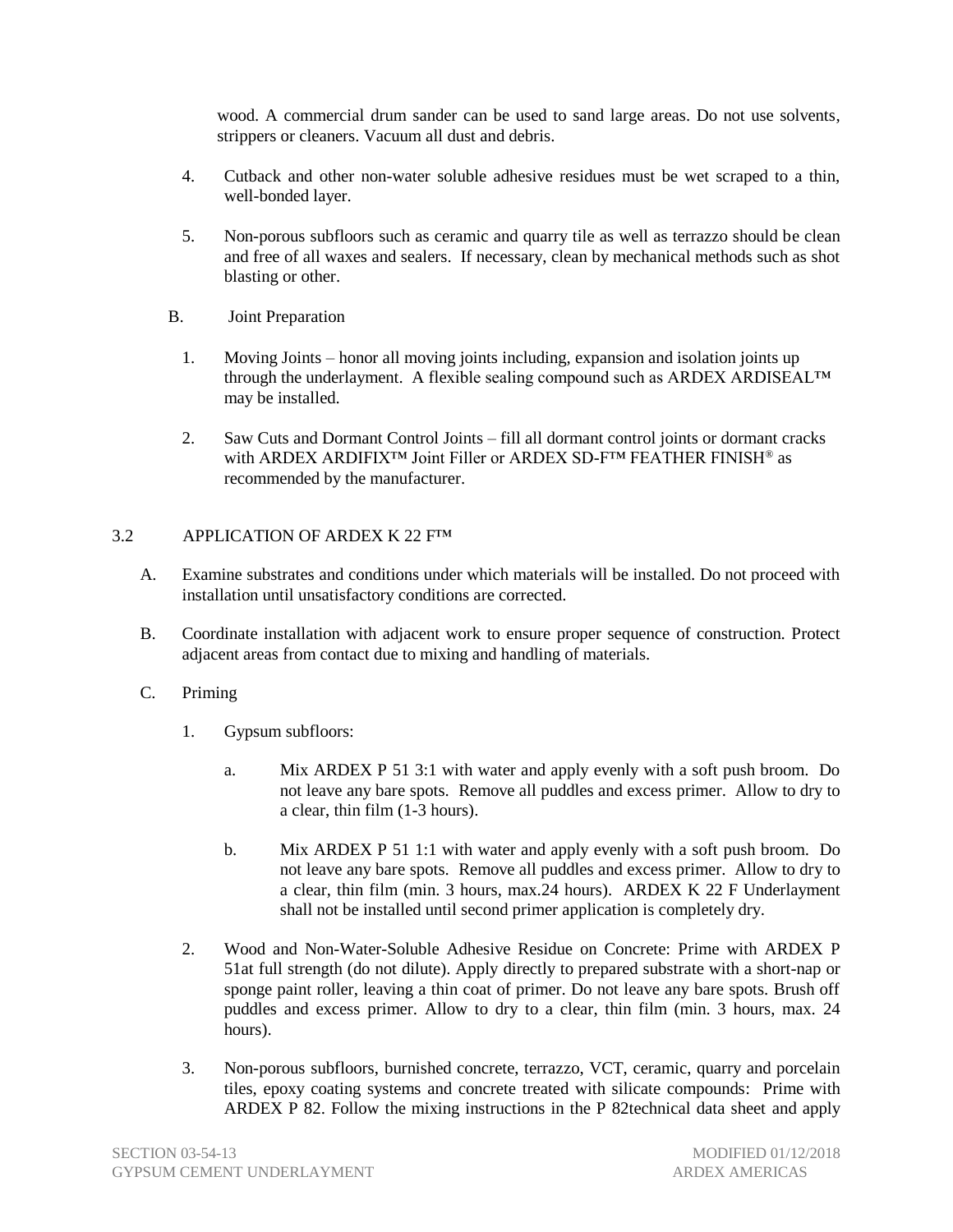with a short-nap or sponge paint roller, leaving a thin coat of primer no heavier than a thin coat of paint. Do not leave any bare spots. Remove all puddles and excess primer. Allow to dry to a clear, slightly tack film (min. 3 hours, max. 24 hours).

- D. Mixing: Comply with manufacturer's printed instructions and the following.
	- 1. Add 4.5 quarts (4.25 L) of clean potable water per 50-pound (22.7 kg) bag. ARDEX K 22  $F^{TM}$  is mixed two bags at a time.
	- 2. Mix using a  $\frac{1}{2}$ " (12 mm) heavy-duty mixing drill (min. 650 rpm) with an ARDEX T-1 mixing paddle. Do not overwater.
	- 3. If applicable, aggregate mix: For areas to be installed over 1 1/4" (3 cm) and up to 2" (5 cm) thick, aggregate may be added. Mix ARDEX K 22  $F^{TM}$  with water first, then add 1 part by volume of washed, dry, well graded pea gravel aggregate,  $1/8$ " to  $3/8$ " $(3 - 9.5)$ mm). The aggregate size must not exceed  $1/3$  the depth of the pour. Do not use sand. Note: The addition of aggregate will diminish the workability of the product and may make it necessary to install a neat coat to obtain a smooth surface. Allow the initial application to dry for  $12 - 16$  hours, and then prime this layer with ARDEX P 51 mixed 1:1 with water as stated above. Allow to dry to a clear, thin film (min. 3 hours, max.24 hours).
	- 4. For pump installations, ARDEX K 22  $F^{TM}$  shall be mixed using the ARDIFLO<sup>TM</sup> Automatic Mixing Pump. Pumps may be rented from an authorized ARDEX Distributor. Contact the ARDEX Technical Service Department for complete pump operation instructions.
- E. Application: Comply with manufacturer's printed instructions and the following.
	- 1. ARDEX K 22  $F^{TM}$  must be installed at a minimum thickness of  $1/16$ " (1.5 mm) over the highest point in the floor, which typically results in an average thickness of  $1/8$ " (3 mm) over the entire floor. ARDEX K 22  $F^{TM}$  can be installed up to 1 1/4" (3 cm) over large areas neat, and up to 2" (5 cm) with the addition of proper aggregate.
	- 2. Pour or pump the liquid ARDEX K 22  $F^{TM}$  and spread in place with the ARDEX T-4 Spreader. Use the ARDEX T-5 Smoother and featheredge and touch-up. Wear nonmetallic cleats to avoid leaving marks in the liquid ARDEX K 22 F™.
- F. Curing
	- 1. ARDEX K 22  $F^{TM}$  can be walked on in 2-3 hours. For installations up to  $1/8$ " (3 mm), allow the installation to dry a minimum of 24 hours. Installations greater than 1/8" (3 mm), flooring installation may continue when confirmed dry via mat testing (estimated 2-3 days).
	- 2. Once the installation is deemed dry, prime the entire area with ARDEX P 51 mixed with 3 parts water by volume. Allow drying to a clear, thin film (min. 3 hours, max. 24 hours) prior to installing finish flooring.